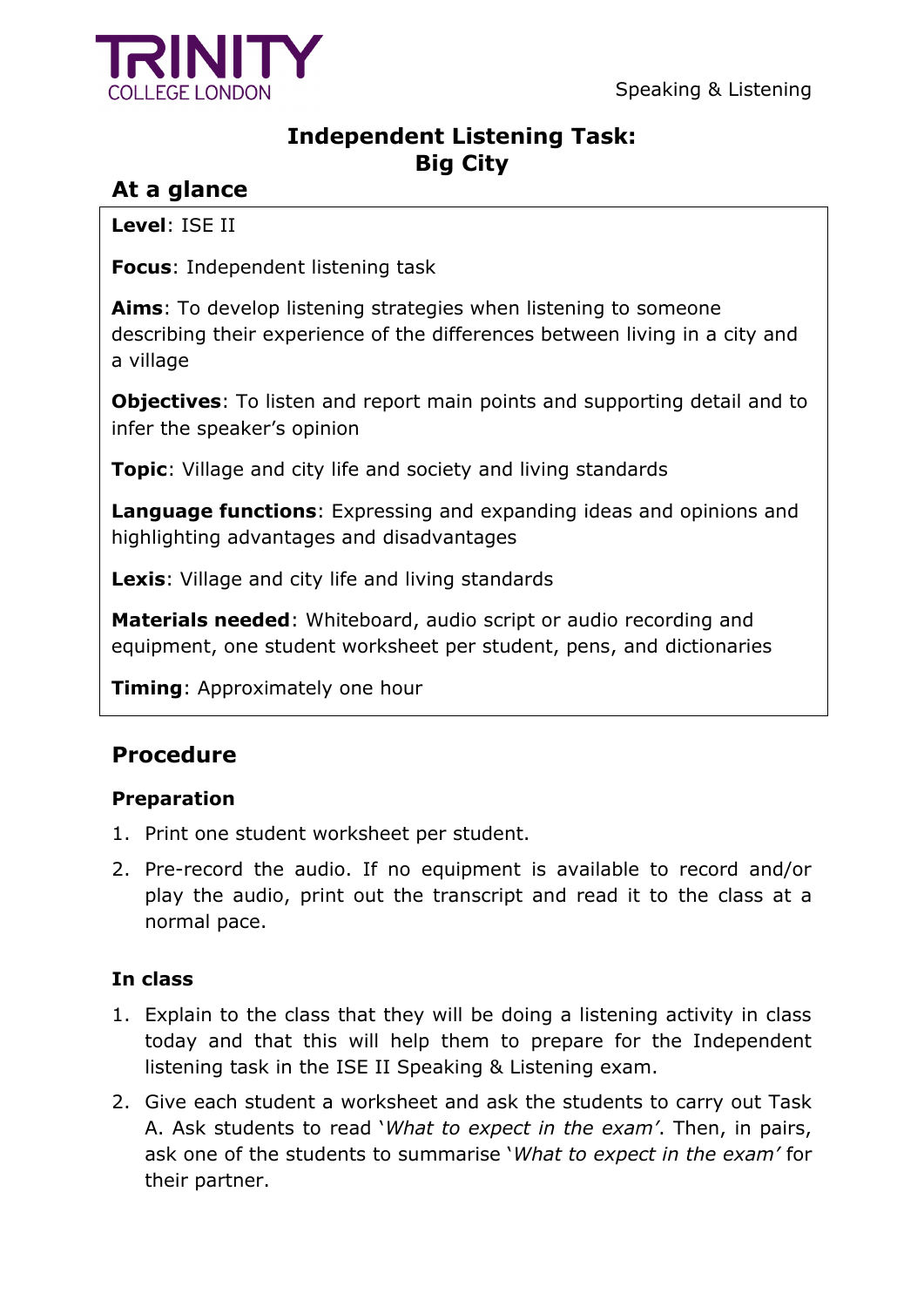

- 3. Write the words *village* and *city* on the board and ask students, in pairs, to discuss the differences between living in a village and living in a city. Carry out feedback as a class.
- 4. Ask the students to discuss in pairs if they prefer living in a city or village. Once the students have discussed for approximately 3-5 minutes, feedback in open-class.
- 5. Tell the students that in today's lesson, they are going to listen to someone talking about the differences between living in a village and a city. Ask the students to carry out Task B on their student worksheet whilst they are listening. Tell the students to write three pros and four cons of living in a city (before carrying out this task, you may need to re-cap on the words 'pro' and 'con'). Clearly announce when you are about to play the audio. **If you were unable to pre-record the audio, read the audio script out loud at a normal pace and with appropriate pausing.**
- 6. Now ask the students to compare their answers in pairs. Do group feedback and go over the answers as a class.

Answer key:

*Pros: higher salary, less predictable, being judged on your achievements* 

*Cons: loneliness, difficult to talk to strangers, expensive, no support network* 

7. Now, tell the students that they are going to listen to the audio again and this time they need to carry out Task C. Tell the students that they need to replace the underlined words with a different word or phrase from the audio that has the same meaning. After you have played the audio, ask students to compare answers in pairs. Carry out feedback as a group.

Answer key:

- *1. It (really) dawned on me*
- *2. Live life to the fullest.*
- *3. was very refreshing*
- *4. achieve*
- *5. going through*
- 8. Tell the students they are going to listen to the audio again and ask them to carry out Task D. Ask the students if they think the speaker prefers living in the city or his hometown. Ask the students to discuss their opinion with a partner. Carry out feedback as a group and elicit what the speaker's opinion is.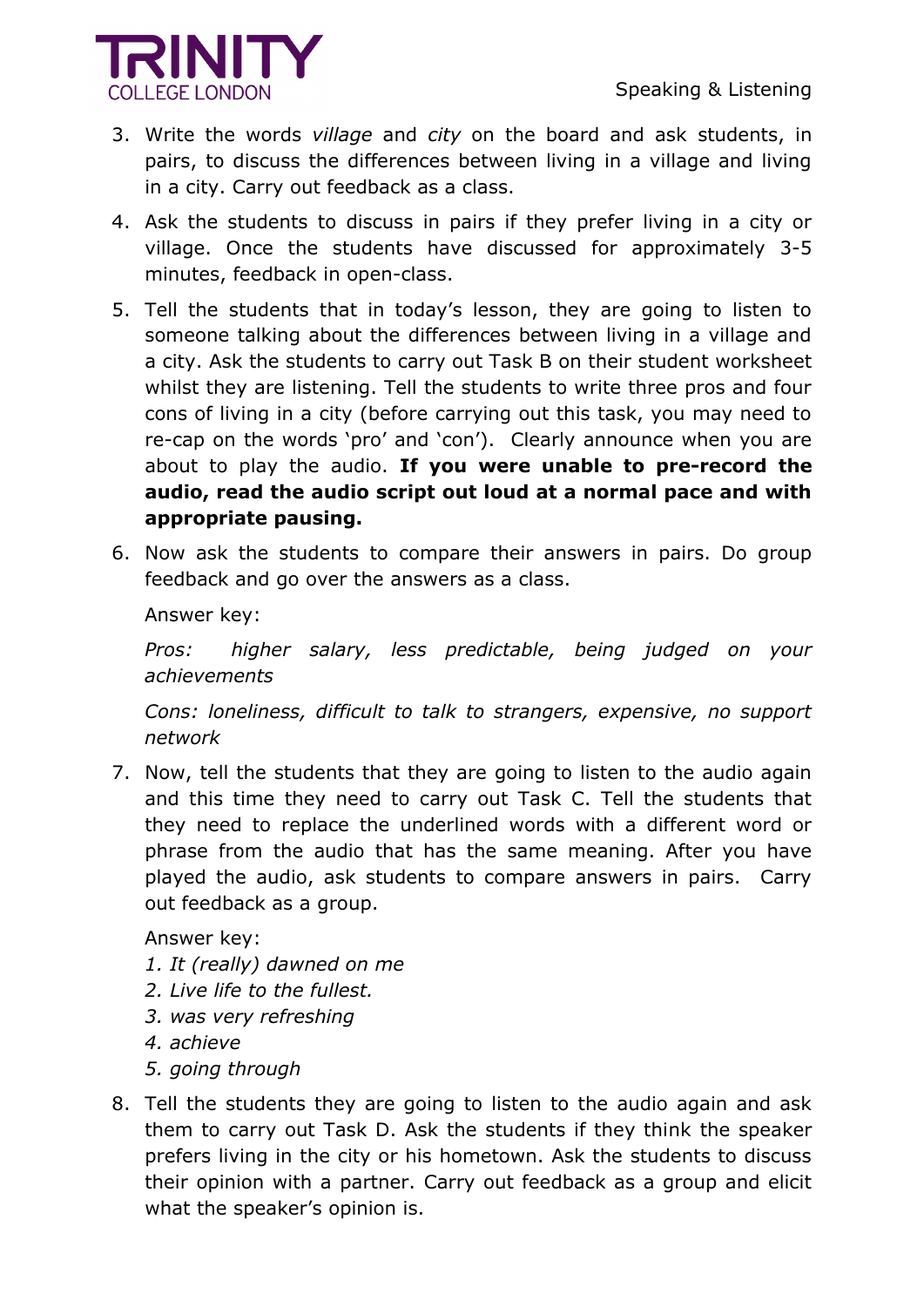

Answer key:

*Although the speaker highlights a number of disadvantages of living in a city, it can be inferred that his experience of being judged on his achievements overrules the disadvantages.*

9. Ask the students what they remember about Task 1 of the listening test. Elicit that they will listen to the recording twice and that they are encouraged to take notes. They can prepare for it by watching talks on websites such as *ted.com*. Tell them that the first time they listen they should listen for gist or general understanding and the second time they should listen for detail.

### **Extension activity**

- 1. Ask the students to discuss with their partner whether they agree with the speaker or not. Carry out feedback as a group.
- 2. Give students the audio script and ask them to underline three words they can explain to their partner and three words they want their partner to explain to them.

### **Further support activity**

- 1. Play the audio twice for each task.
- 2. Give out the audio script and ask students to listen again and follow the audio script.

#### **After class**

Ask the students to research in a book or on the internet the biggest city in their country and the smallest village. Ask students to report back on the differences in the next class.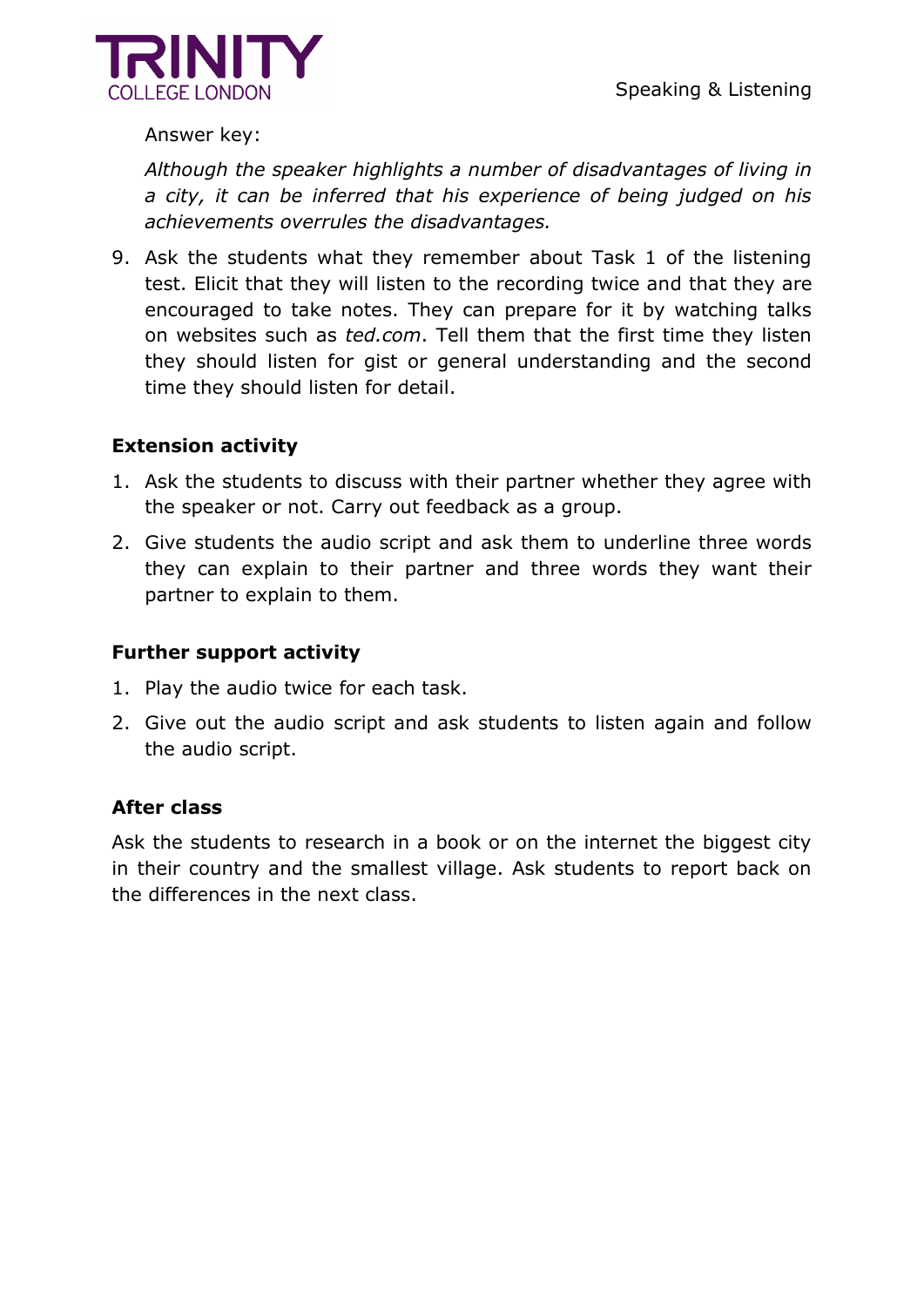

## **Audio Script**

# **Independent Listening Task: Big City**

So, you want to know what it was like moving from a tiny village in the middle of nowhere to a mega city? Big question. Where shall I start? I realised that when I moved that I had never really been alone before. I was incredibly lonely those first few weeks. I know this may sound like a contradiction but it really dawned on me how lonely you can be in a city of five million people. In my hometown everybody knows everybody. Life is lived outside. On the streets, you know. People sit outside in the evening and chat with the neighbours and passers-by. In the city, if you start talking to a stranger they look at you as if you are crazy.

My salary is a lot higher but life of course is also much more expensive. Ironically, I had a higher standard of life when living in my hometown even with a salary that was three times lower than what I am making now. I have to admit that my hometown is near the beach so that may have to do with it. My rent now is more than what I was making back then. Life in the village is the same every day. The same routines. Your life is already planned out for you. You are going to get a job and do this same job for the rest of your life. You marry the girl from around the corner, have kids. I wanted something different. Live life to the fullest.

You know what bothered me most about living in a small town? That you are never judged on your own merits. My father was at one point mayor so everybody knew him. So I was always the son of a locally very wellknown person. I was never judged as a person who existed in his own right. Moving to the city was very refreshing in that perspective. I quickly had a promotion and that felt so good. Finally, I had been rewarded for what I really could achieve. I had made it out of my father's shadow.

Life in the city is more anonymous. This has its pros and cons. I must say a while ago when I was going through a difficult time there was no support network and I had to go home to be with family and friends for a few weeks to recover.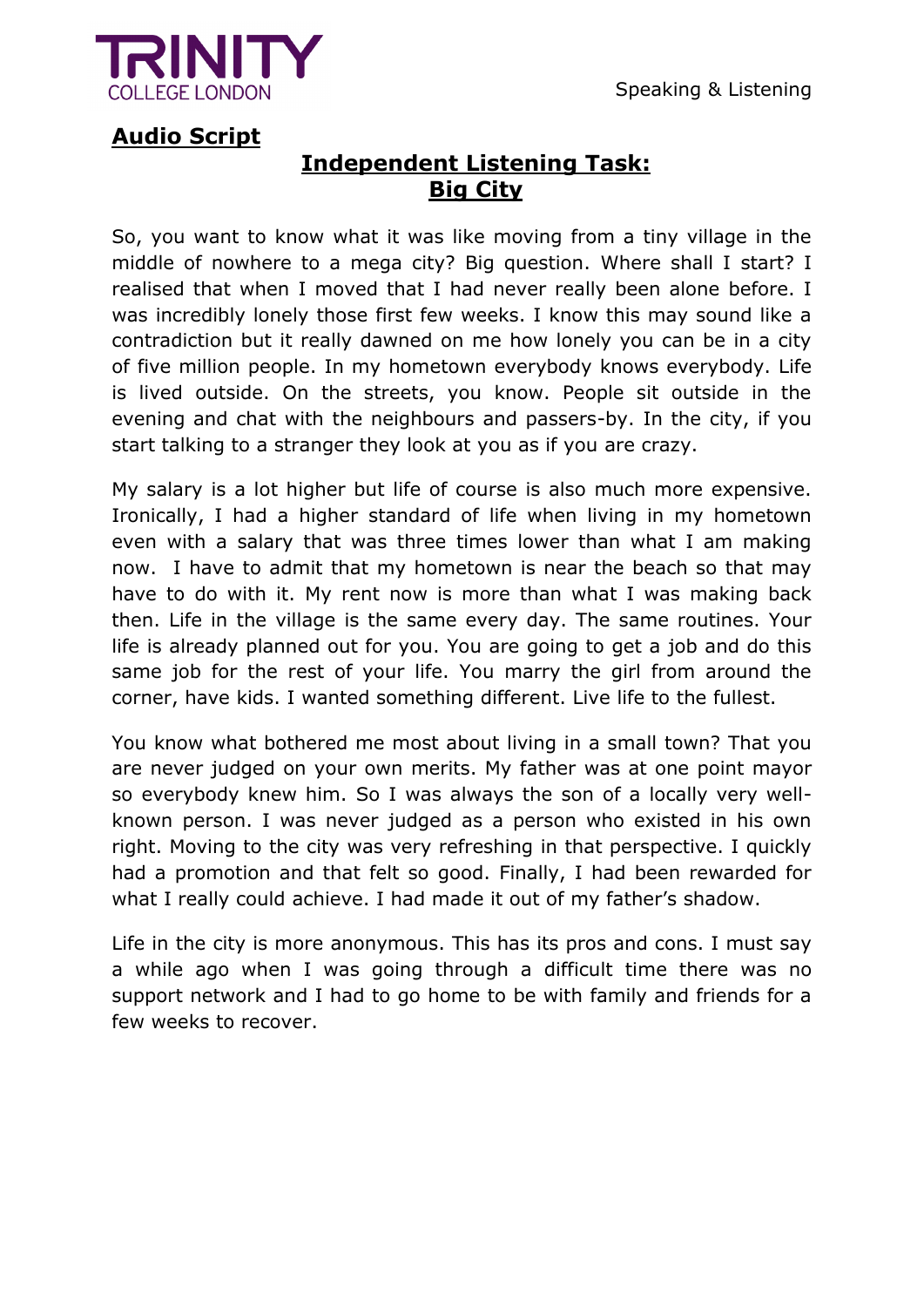

## **Student Worksheet**

# **Independent Listening Task: Big City**

A. **Read '***What to expect in the exam'* **and summarise it for your partner.** 

#### **What to expect in the exam…**

- In the listening phase you will listen to a monologue of approximately 400 words. You will listen to the recording twice.
- You will be given a worksheet to take notes.
- The first time you should listen for gist or general understanding.
- The second time you should listen for detail.
- The total time of the test is 8 minutes.
- B. **Listen to the audio and write three pros and four cons of living in the city.**

| Pros? | Cons? |
|-------|-------|
|       |       |
|       |       |
|       |       |
|       |       |
|       |       |
|       |       |
|       |       |
|       |       |
|       |       |
|       |       |
|       |       |
|       |       |
|       |       |
|       |       |
|       |       |
|       |       |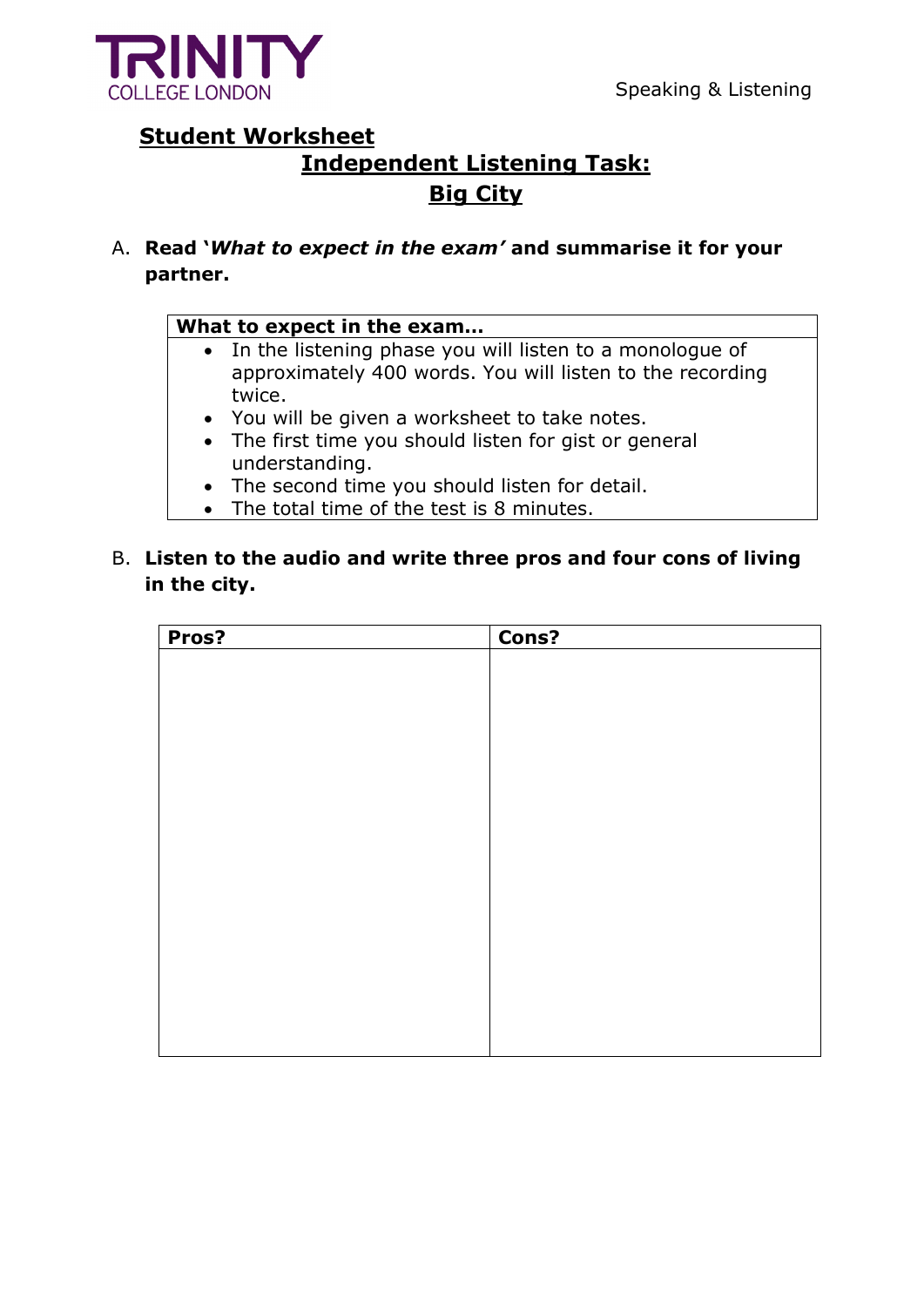

## C. **Listen to the audio again and replace the underlined words with a word or phrase from the audio.**

- 1. I realised how lonely you can be in a big city.
- 2. Enjoy life.
- 3. Moving to the city felt as something new in that perspective.
- 4. I had been rewarded for what I really could do.
- 5. I was experiencing a difficult time.
- D. **Talk to your partner. Do you think the speaker prefers living in the city or in his hometown? Why?**